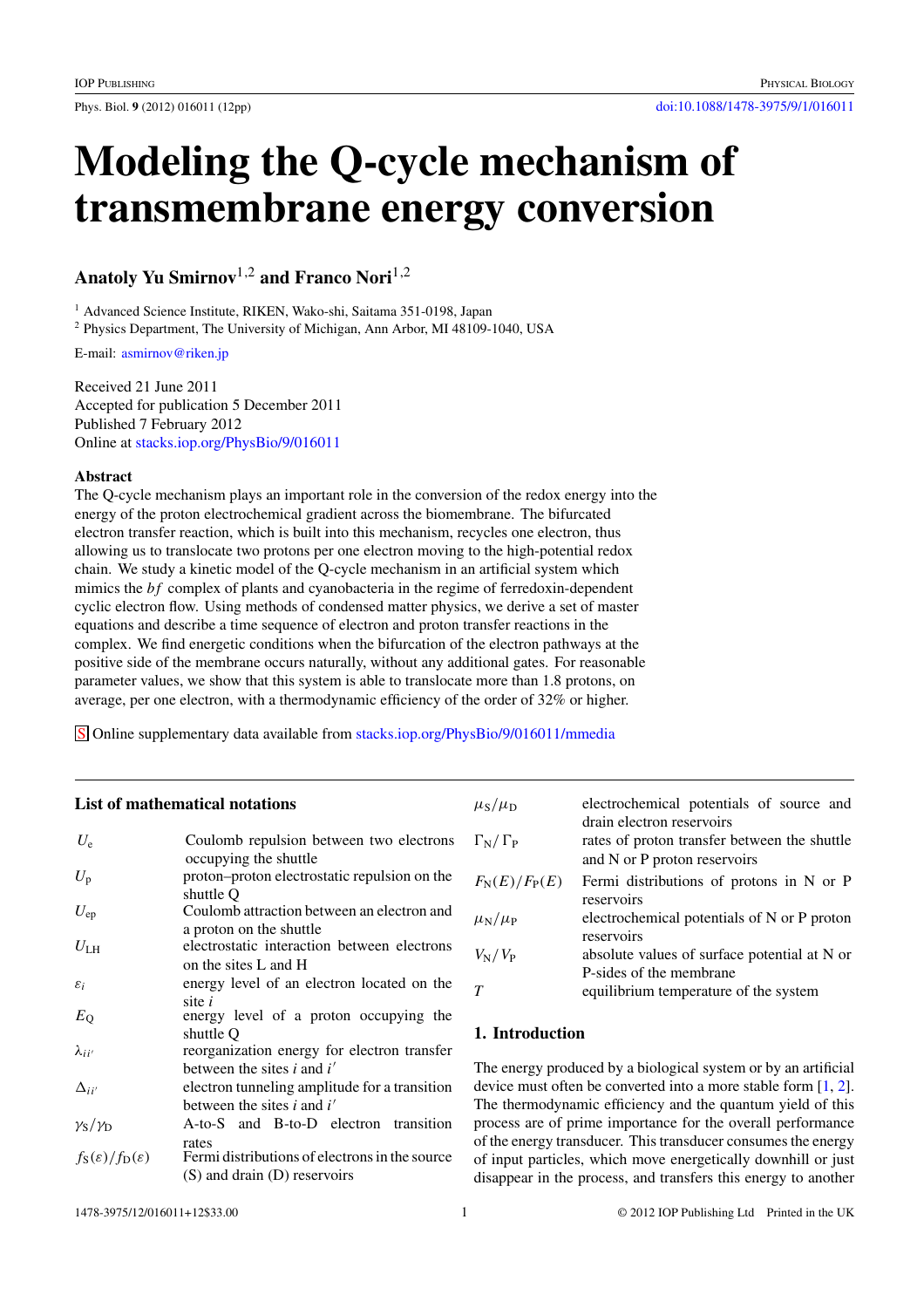<span id="page-1-0"></span>kind of particles moving energetically uphill. Here, the quantum yield (QY) is defined as the number of particles at the output of the energy transducer divided by the number of input particles. The efficiency of such a device can be higher when the quantum yield is more than 1, i.e. when a single input particle creates many output carriers.

The generation of two or more electron–hole pairs (excitons) by a single high-energy photon [\[3](#page-11-0)] was observed in semiconductor nanocrystals [\[4](#page-11-0)]. A similar situation takes place in the  $bc_1$  complex embedded into the inner mitochondrial membrane as well as in the related complex *bf* [\[5,](#page-11-0) [6](#page-11-0)], which mediates the electron transfer between the photosystem II (PS II) and the photosystem I (PS I) in the thylakoid membranes of plants and cyanobacteria [\[7](#page-11-0)]. According to the generally accepted Q-cycle mechanism [\[8–10](#page-11-0)], the transfer of *two* electrons from a plastoquinol molecule  $PQH_2$  to a cytochrome  $f$  and further to plastocyanin (in *bf* complexes) is accompanied by an energetically uphill translocation of *four* protons from the negative (N) to the positive (P) side of the membrane, resulting in a quantum yield  $QY = 2$ .

We note that within the standard redox loop mechanism (see [\[11](#page-11-0)] and references therein), only two protons are transferred in parallel with the transfer of two electrons, implying that the quantum yield is equal to 1. Hereafter, we primarily concentrate on the *bf* complex as a biological counterpart of our artificial system. Despite numerous studies  $[12–15]$  $[12–15]$ , the physical mechanism of the Q-cycle in  $bc_1$  and  $bf$ complexes is not completely understood.

In this work, we analyze a simple model (see figure 1) mimicking the main features of the Q-cycle in the *bf* complex in the regime of ferredoxin-dependent cyclic electron flow (CEF) [\[16–19](#page-11-0)]. In this regime, electrons cycle between the PS I and the *bf* complex, which are electronically connected by a pool of ferredoxin molecules (on the N-side of the membrane) and by a pool of plastocyanin molecules on the lumenal (P) side of the membrane. We treat these two pools as a source (S) and drain (D) electron reservoirs coupled to the electronbinding sites A and B, respectively. Besides the sites A and B, the membrane-embedded central complex is comprised of sites L and H, which correspond to hemes  $b<sub>L</sub>$  and  $b<sub>H</sub>$  of the complex *bf* , respectively. The sites A and H are assumed to be electronically decoupled as well as the sites B and L. A mobile shuttle Q (an analog of a plastoquinone molecule) diffuses inside the membrane, between the sites A and H (on the P-side) and the sites B and L (on the N-side). As its biological counterpart, the shuttle has two electron sites and two proton-binding sites. At its N-position, the shuttle takes one electron from the site A and another electron from the site H and transfers these electrons to the sites B and L.

At the N-side, the shuttle also accepts up to two protons from the stromal (electrically negative) proton reservoir and donates these protons to the lumenal (electrically positive) proton reservoir at the P-side of the membrane. When the fully populated Q-molecule arrives at the P-side, one electron from the shuttle goes strictly energetically downhill, to the site B, whereas another one returns to the L–H chain to be loaded again on the shuttle. The origin of this bifurcated reaction [\[20](#page-11-0)], which occurs at the P-side catalytic center, remains unknown.



**Figure 1.** Simplified schematic of the Q-cycle mechanism in the regime of CEF. At the N-side of the membrane, the photosystem I (PS I) provides the source reservoir S with high-energy electrons. Via the bridge site A, the source S delivers electrons to the shuttle Q, which also accepts electrons from the site H and protons from the N-side proton reservoir. At the P-side of the membrane, the shuttle Q gives away electrons to the site L and to the drain reservoir D (via the bridge site B). In this process, two protons move to the P-side proton reservoir. From the site L, electrons return to the site H to be loaded later on the shuttle Q. The drain reservoir D transfers low-energy electrons back to the photosystem I. The surface potential  $V<sub>S</sub>$ , which is positive at the N-side and negative at the P-side of the membrane, is shown here with circled plus  $(+V_N)$  and minus  $(-V_P)$  signs.

The site B, which accepts an electron from the quinol PQH2 at the lumenal side of the membrane, is related to the [2Fe–2S] cluster of the Rieske iron–sulfur protein (ISP) [\[23](#page-11-0)]. It follows from structural data  $[5, 6, 23]$  $[5, 6, 23]$  $[5, 6, 23]$  $[5, 6, 23]$  $[5, 6, 23]$  as well as from measurements of viscosity effects on electron transfer [\[24](#page-11-0)] that in the *bf* complex, the ISP should move between the quinol and the cytochrome *f* , which serves as a bridge for electrons on their way to the plastocyanin pool. Two locations of the ISP, one near the cytochrome  $c_1$  and another in the proximity of  $QH_2$ , were observed in  $bc_1$  crystal structures [\[25\]](#page-11-0). These two locations are separated by a distance of the order of  $25 \text{ Å}$ [\[26](#page-11-0)], implying that the ISP movement is necessary to facilitate electron transfer between  $QH_2$  and the cytochrome  $c_1$ . A similar situation takes place in the *bf* complex where the [2Fe–2S] cluster of ISP is about 30 Å from the cytochrome  $f$ , though no structural observations of two separated positions of ISP have been made yet  $[23]$  $[23]$ . It is also shown  $[27]$  that the functioning of the *bf* complex is not sensitive to variations of the length and flexibility of the mobile ISP hinge. There is no question that swinging of the ISP hinge is essential for electron transfer in the *bf* complex; however, this feature by itself cannot explain the bifurcation of electronic pathways at the P-side catalytic center. The presence or absence of an electron carrier in the right location is not enough to enforce electrons to move from one site to another. It is also necessary to provide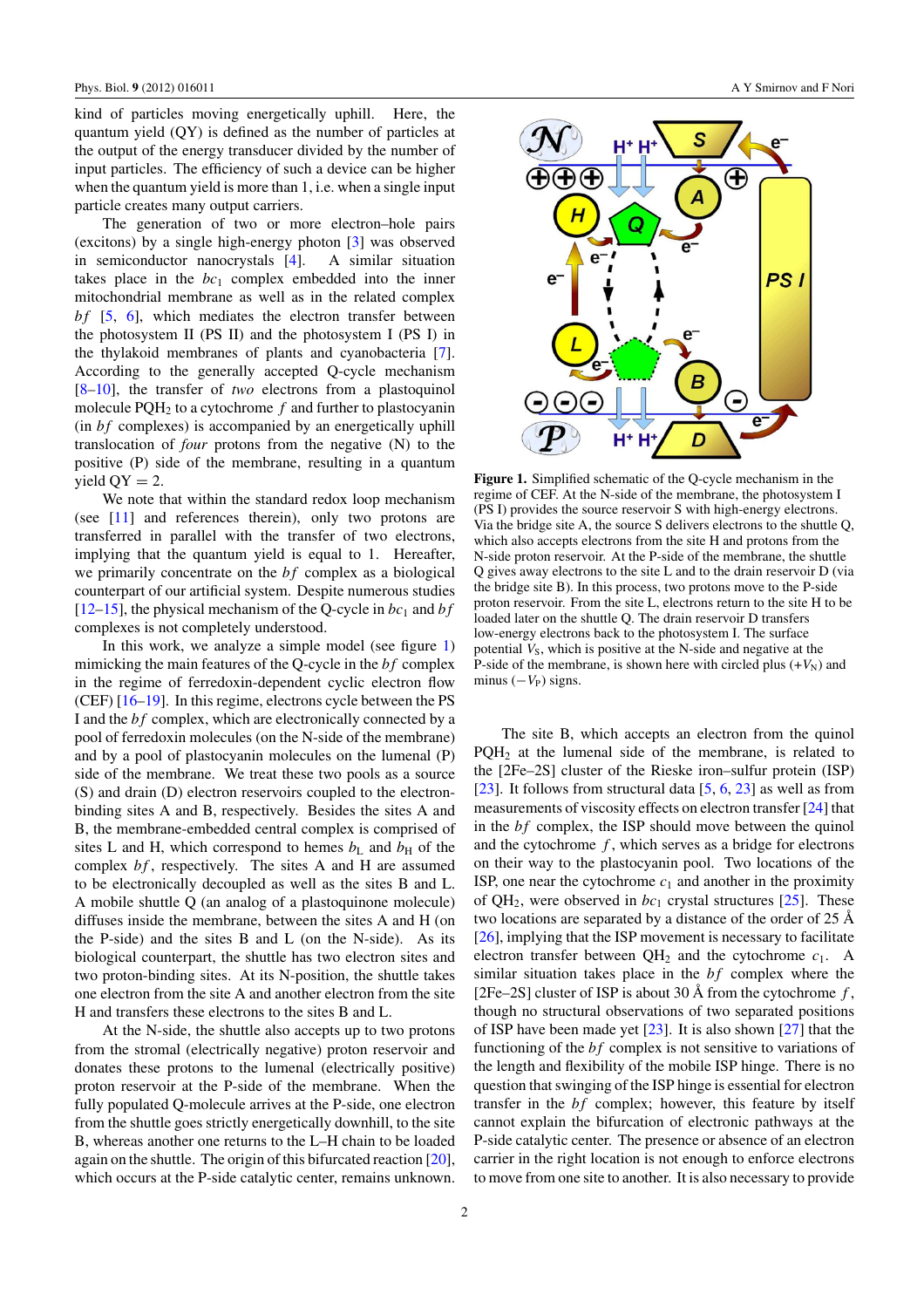<span id="page-2-0"></span>energetic conditions facilitating electron and proton transfer in the right direction. Here, with the immobile site B, we show that the P-side bifurcated reaction can be explained with the proper choice of energetic conditions, so that conformational changes in the Rieske protein may not play any active role in the functioning of the *bf* complex.

In the present model, we consider a regime of CEF. It should be noted, however, that another regime of linear electron flow (LEF) usually dominates in photosynthetic organisms [\[17](#page-11-0), [21](#page-11-0)]. In the LEF regime, electrons move sequentially from water through the photosystem II, and then the complex *bf* , afterwards the PS I to molecules of NADPH and, finally, to the Benson–Calvin cycle. We concentrate here on the CEF regime since (i) the CEF regime is very important for maintaining the right proportion of NADPH and ATP molecules in the thylakoid membranes [\[16,](#page-11-0) [19](#page-11-0)], (ii) CEF prevails over LEF in some systems (e.g., in bundle sheath cells of C4 plants  $[16, 18]$  $[16, 18]$  $[16, 18]$  $[16, 18]$  and at some conditions (e.g., at low  $CO<sub>2</sub>$  concentrations and under the high intensity of light [\[16](#page-11-0), [17\]](#page-11-0)) and (iii) CEF is essential for turning on photoprotective mechanisms [\[17](#page-11-0), [18,](#page-11-0) [22](#page-11-0)]. Including the LEF regime in our study would require a significant complication of the mathematical model.

To illustrate the basic operational principles of the Q-cycle mechanism, we explore here the physicochemical conditions wherein our artificial complex is able to translocate twice as many protons as the number of electrons transferred energetically downhill, from the source S to the drain D. Protons are translocated energetically uphill, from the N- to P-side of the membrane. We aim at the explanation of the Q-cycle operation in this artificial complex. We examine a sequence of events and combinations of parameters allowing the efficient performance of the Q-cycle scheme. The functional principles of the Q-cycle in artificial systems can provide a better understanding of the Q-cycle mechanism in natural  $bc_1$  and  $bf$  complexes.

#### **2. Model and methods**

#### *2.1. Components and states*

To simplify the problem, we divide the whole system of six electron- and two proton-binding sites into four weakly interacting subsystems: (i) the LH-subsystem consisting of L and H sites (with energies  $\varepsilon_L$  and  $\varepsilon_H$ , respectively); (ii) the shuttle Q having two electron sites  $1_e$  and  $2_e$  (with energies  $\varepsilon_1 = \varepsilon_2 = \varepsilon_0$ ) and two proton sites 1<sub>p</sub> and 2<sub>p</sub> (with energies  $E_1 = E_2 = E_Q$ ), (iii) the site A (with energy  $\varepsilon_A$ ) and (iv) the site B (with energy  $\varepsilon_{\rm B}$ ).

The LH-subsystem is characterized by four microscopic states starting with the empty (vacuum) state,  $|1\rangle_{LH} = |0L_0|$ , and ending with the doubly occupied system:  $|4\rangle$ LH =  $|1_L1_H\rangle$ . The electron and proton populations of the shuttle are described by 16 states, where  $|1\rangle$ <sub>O</sub> =  $|0\rangle$ <sub>1e</sub> $0$ <sub>2e</sub> $0$ <sub>1p</sub> $0$ <sub>2p</sub> $\rangle$  is the vacuum state and  $|16\rangle$ <sub>Q</sub> =  $|1_{1e}1_{2e}1_{1p}1_{2p}\rangle$  is the state of the completely loaded shuttle. Here, we use the notation  $0<sub>α</sub>$  (1<sub>α</sub>) for an empty (occupied) site *α*, where *α* = 1<sub>e</sub>, 2<sub>e</sub> for the electron sites on the shuttle and  $\alpha = 1_p$ ,  $2_p$  for the proton

sites. The average populations of the sites A and B are denoted by  $\langle n_A \rangle$  and  $\langle n_B \rangle$ , respectively. Here  $\langle \cdots \rangle = \langle \langle \Psi_0 | \dots | \Psi_0 \rangle \rangle_T$ means double-averaging over an initial wavefunction  $\Psi_0$  and over a thermal distribution  $\langle \cdots \rangle$  of reservoirs and environment characterized by the common temperature *T*.

We take into account strong Coulomb interactions between sites from the same subsystem. A Coulomb repulsion between electrons located on the sites L and H (LHsubsystem) is characterized by the energy  $u<sub>LH</sub>$ , whereas for the electrons and protons on the shuttle (Q-subsystem) we introduce the following parameters:  $U_e$  (Coulomb repulsion between two electrons occupying the shuttle sites  $1_e$  and  $2_e$ );  $U_p$  (electrostatic repulsion between two protons located on the sites  $1_p$  and  $2_p$ ); and  $U_{ij} = U_{ep}$  (electron–proton Coulomb attraction on the shuttle). Here the indices  $i = 1, 2$  and  $j = 1, 2$  run over the electron- and proton-binding sites of the shuttle, respectively.

#### *2.2. Electron and proton transitions*

Electrons can tunnel between the L and H sites as well as between sites belonging to different subsystems. These tunnelings are described by relatively small tunneling amplitudes:  $\Delta_{LH}$  (L–H tunneling);  $\Delta_{HO}(x)$  (tunneling between the H site and the  $1_e$ ,  $2_e$  sites;  $\Delta_{LQ}(x)$  (for electron transitions between the  $1_e$ ,  $2_e$  and L sites. The amplitudes  $\Delta_{\text{AO}}(x)$  and  $\Delta_{\text{BO}}(x)$  describe the tunneling between the bridge sites A, B and the electron sites  $1<sub>e</sub>$ ,  $2<sub>e</sub>$  on the shuttle. The amplitudes  $\Delta_{AQ}$ ,  $\Delta_{HQ}$  and  $\Delta_{BQ}$ ,  $\Delta_{LQ}$  depend on the position *x* of the mobile molecule Q. The proton rates  $\Gamma_N(x)$  (for transitions between the sites  $1_p$ ,  $2_p$  and the N-side proton reservoir) and  $\Gamma_P(x)$  (for transitions between the proton sites on the shuttle and the P-reservoir) are also functions of *x*.

#### *2.3. Brownian motion of the shuttle*

It is known [\[23](#page-11-0), [28\]](#page-11-0) that the quinone exchange cavity in the *bf* complex contains about six plastoquinones for each cytochrome *f*. This cavity is quite spacious (30 Å  $\times$  15 Å  $\times$ 25 Å). An average linear size of a plastoquinone molecule is of the order of 7 Å  $[29]$  $[29]$  $[29]$ . This means that collisions between quinone molecules can occasionally take place. The value of the quinone diffusion coefficient  $D$  used in our calculations is close to experimental values measured in the system having many quinone molecules. Thus, quinone–quinone collisions are implicitly included in the diffusion coefficient D. Here, we restrict ourselves to the case of a single shuttle diffusing inside the lipid membrane. The mechanical motion of the shuttle is presumably the slowest process in the system. Thus, many shuttles should accelerate the translocation of electrons and protons across the system. For example, in the case of two shuttles, one of them (P-shuttle, which is fully loaded with two electrons and two protons) can be near the P-side catalytic center (sites L and B), whereas another empty N-shuttle can simultaneously bind to the N-side center (sites A and H). Thus, an electron unloaded from the P-shuttle to the L–H chain will be almost immediately transferred to the N-shuttle, which will take another electron from the site A and two protons from the P-side of the membrane. This fully loaded shuttle can now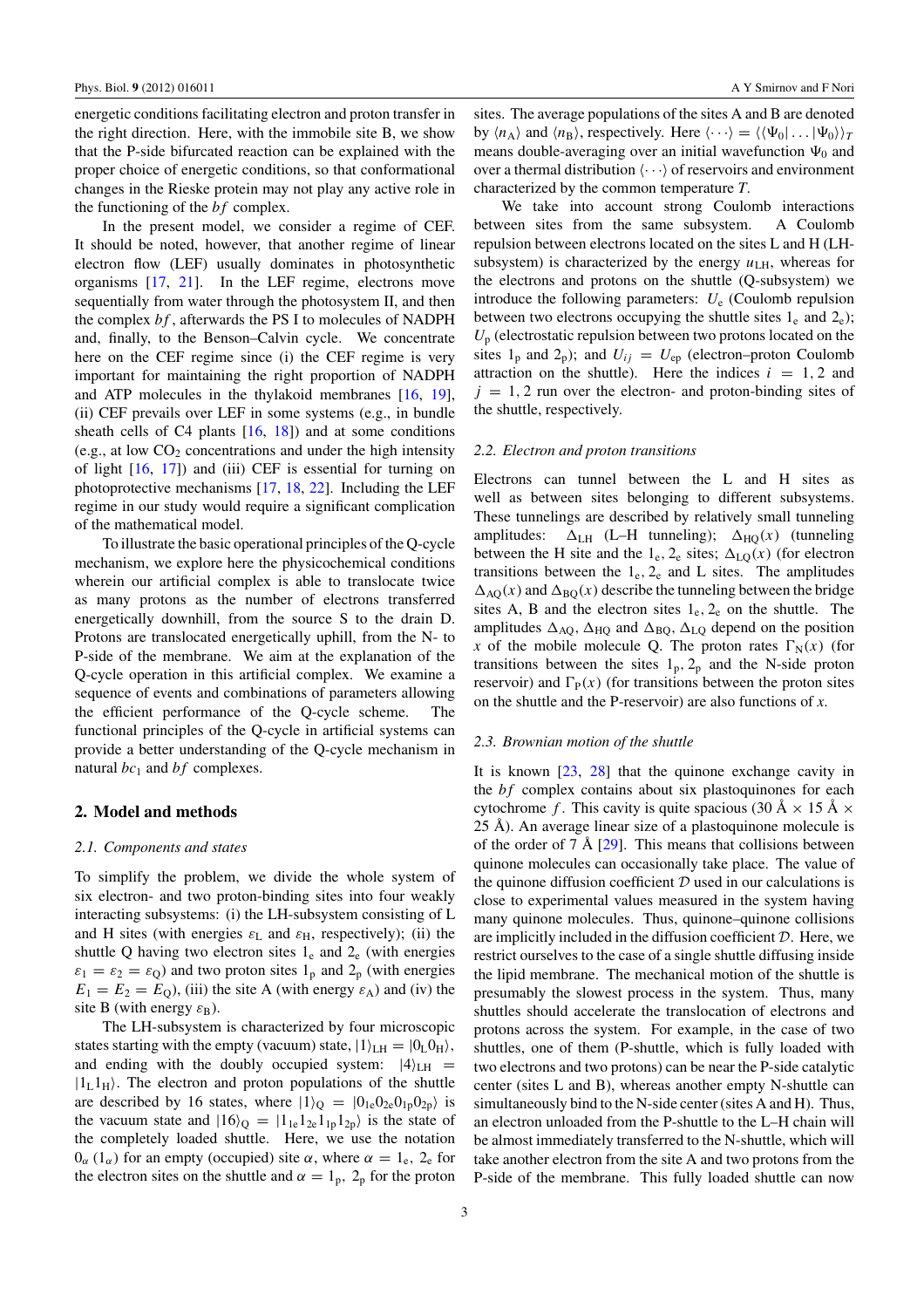<span id="page-3-0"></span>move to the P-side of the membrane. Here, there is no time delay related to the slow mechanical return of the unloaded P-shuttle to the N-side catalytic center. It means that, with two translocators, the proton pumping process can be accelerated two times or so.

The time evolution of  $x(t)$  is determined by an overdamped Langevin equation, with terms describing walls of the membrane and a potential barrier (see equation [\(A.13\)](#page-10-0) in the appendix), which impedes the charged shuttle to cross the intermembrane space [\[30](#page-11-0), [31\]](#page-11-0). The walls of the membrane are located at  $x = -x_0$  (N-side) and at  $x = x_0$  (P-side), so that the width of the membrane is equal to  $2x<sub>0</sub>$ . Note that a quinone molecule playing the role of shuttle in natural systems has a long isoprenoid chain [\[23](#page-11-0)]. Because of this lipophilic tail, a quinone is not able to move in a water environment outside the lipid bilayer membrane.

#### *2.4. Equations and simulation procedure*

Using the formalism outlined in [\[30–33](#page-11-0)] and based on Marcus transition rates [\[34](#page-11-0)], we derive and numerically solve a set of master equations (see the appendix and supporting information available at [stacks.iop.org/PhysBio/9/016011/mmedia\)](http://stacks.iop.org/PhysBio/9/016011/mmedia) for an electron distribution  $\langle R_M \rangle$  over states of the LH-subsystem coupled to a system of equations for the probabilities  $\langle \rho_\mu \rangle$  to find the Q-subsystem in the state  $|\mu\rangle$ . These equations are complemented by equations for the populations  $\langle n_A \rangle$  and  $\langle n_B \rangle$ of the A- and B-sites, respectively, and by an overdamped Langevin equation for the shuttle position  $x(t)$ .

It should be noted that electron and proton transitions are usually much faster than the mechanical motion of the shuttle across the lipid membrane. Therefore, we can average the equations for the electron and proton variables over the equilibrium states of the electron and proton reservoirs, as well as over fluctuations of protein environment at the given point  $x(t)$ . The diffusion of the shuttle itself is described by a stochastic equation (see equation  $(A.13)$  in the appendix). The motion of the lipophilic shuttle is restricted by the walls of the lipid membrane and by the barrier, which does not allow for the charged translocator to cross the membrane.

As a result of simulations, we obtain a single stochastic trajectory  $x(t)$  of the shuttle complemented by time-dependent populations of electron- and proton-binding sites. At each moment of time *t*, these populations are averaged over electron and proton reservoirs. We emphasize, however, that we take into account not only averaged populations, but also correlations between strongly interacting electron and proton sites. To do this, we introduce 4 states for the LH-subsystem, having just two electron-binding sites, and 16 basis states for two electron- and two proton-binding sites on the shuttle Q (see the appendix and the supporting information section available at [stacks.iop.org/PhysBio/9/016011/mmedia\)](http://stacks.iop.org/PhysBio/9/016011/mmedia) with the corresponding distributions  $\langle R_M \rangle$  and  $\langle \rho_\mu \rangle$ . For the Q-subsystem (the shuttle), the distributions  $\langle \rho_2 \rangle$ ,  $\langle \rho_3 \rangle$  and  $\langle \rho_5 \rangle$ ,  $\langle \rho_6 \rangle$  describe the populations of two electron and two proton sites on the shuttle, respectively, whereas the functions  $\langle \rho_4 \rangle$  and  $\langle \rho_7 \rangle$  define correlations between two electron or between two protons simultaneously occupying the shuttle. Other distributions,  $\langle \rho_8 \rangle, \ldots, \langle \rho_{16} \rangle$ , describe electron–proton correlations on the shuttle (see equation [\(15\)](#page-5-0) of the supporting information available at [stacks.iop.org/PhysBio/9/016011/mmedia\)](http://stacks.iop.org/PhysBio/9/016011/mmedia).

To obtain the numbers of transferred electrons and protons, which can be measured in experiments (see, e.g., [\[35](#page-11-0), [36\]](#page-11-0)), we take the time averaging of our output functions over a long stochastic trajectory including numerous backand-forth trips of the shuttle. Numerically, we also average our results over many realizations of the random function  $x(t)$ .

#### *2.5. Potentials*

It is known [\[7](#page-11-0)] that charged ions, such as  $Mg^{2+}$  and Cl<sup>-</sup>, can easily cross a thylakoid membrane, which results in the equilibration of electrical potentials on both sides of a membrane. Therefore, the difference between the proton electrochemical potential  $\mu$ <sup>p</sup> of the P-side and the potential  $\mu$ <sub>N</sub> of the N-side of the membrane [\[7](#page-11-0)] is mainly determined by the proton concentration gradient  $\Delta p$ H :

$$
\mu_{\rm P} - \mu_{\rm N} \simeq -\Delta p H \times (T/T_{\rm R}) \times 60 \,\text{meV},\tag{1}
$$

where *T* is the temperature of the reservoirs and  $T_R$  = 298 K is the room temperature. It should be noted, however, that a surface potential  $V_S(x)$ , which is positive on the N-side,  $V_S(-x_0) = +V_N$ , and negative,  $V_S(x_0) = -V_P$ , on the P-side of the membrane (see circled plus and minus signs in figure [1](#page-1-0) for the potentials  $+V_N$  and  $-V_P$ , respectively), was calculated for the *bf* complex of *M. laminosus* [\[23\]](#page-11-0) with  $V_N = 4.6$  T and  $V_P = 5.4$  T (the Boltzmann constant  $k_B = 1$ ). This model assumes that there is a similar transmembrane potential (see figure [1\)](#page-1-0),

$$
V_S(x) = -\frac{x - x_0}{2x_0} V_N - \frac{x + x_0}{2x_0} V_P,
$$
 (2)

with  $V_N \simeq 120$  meV and  $V_P \simeq 140$  meV, which correspond to the above-mentioned values of  $V_N$  and  $V_P$  at room temperature. All energies are measured in meV. In the presence of the surface potential, the energy levels of electrons and protons on the shuttle are shifted from their initial values  $\varepsilon_{\text{O}0}$  and  $E_{\text{O}0}$ depending on the shuttle's position *x*:

$$
\varepsilon_{Q}(x) = \varepsilon_{Q0} - V_{S}(x), E_{Q}(x) = E_{Q0} + V_{S}(x),
$$
 (3)

with  $\varepsilon_{\text{QN}} = \varepsilon_{\text{Q}0} - V_{\text{N}}$ ,  $\varepsilon_{\text{QP}} = \varepsilon_{\text{Q}0} + V_{\text{P}}$  and  $E_{\text{QN}} = E_{\text{Q}0} + V_{\text{P}}$  $V_N$ ,  $E_{OP} = E_{O0} - V_P$ . Correspondingly, the energy levels of the electron sites A and H, located near the N-side, are shifted down from their initial values:  $\varepsilon_A = \varepsilon_{A0} - V_N$ ,  $\varepsilon_H = \varepsilon_{H0} - V_N$ , whereas the energies of the sites B and L, located near the P-side, are shifted up:  $\varepsilon_B = \varepsilon_{B0} + V_P$ ,  $\varepsilon_L = \varepsilon_{L0} + V_P$ .

## **3. 'Passenger' scenario of the Q-cycle**

Instead of searching over a multidimensional space of system parameters, we consider a reasonable sequence of events, which provides an optimal performance of the energy transducer. In particular, we analyze a scenario where an electron transferred from the high-energy source reservoir S along the chain:  $S \rightarrow A \rightarrow Q \rightarrow B \rightarrow D$  to the drain D performs the main energetic function in the transfer of two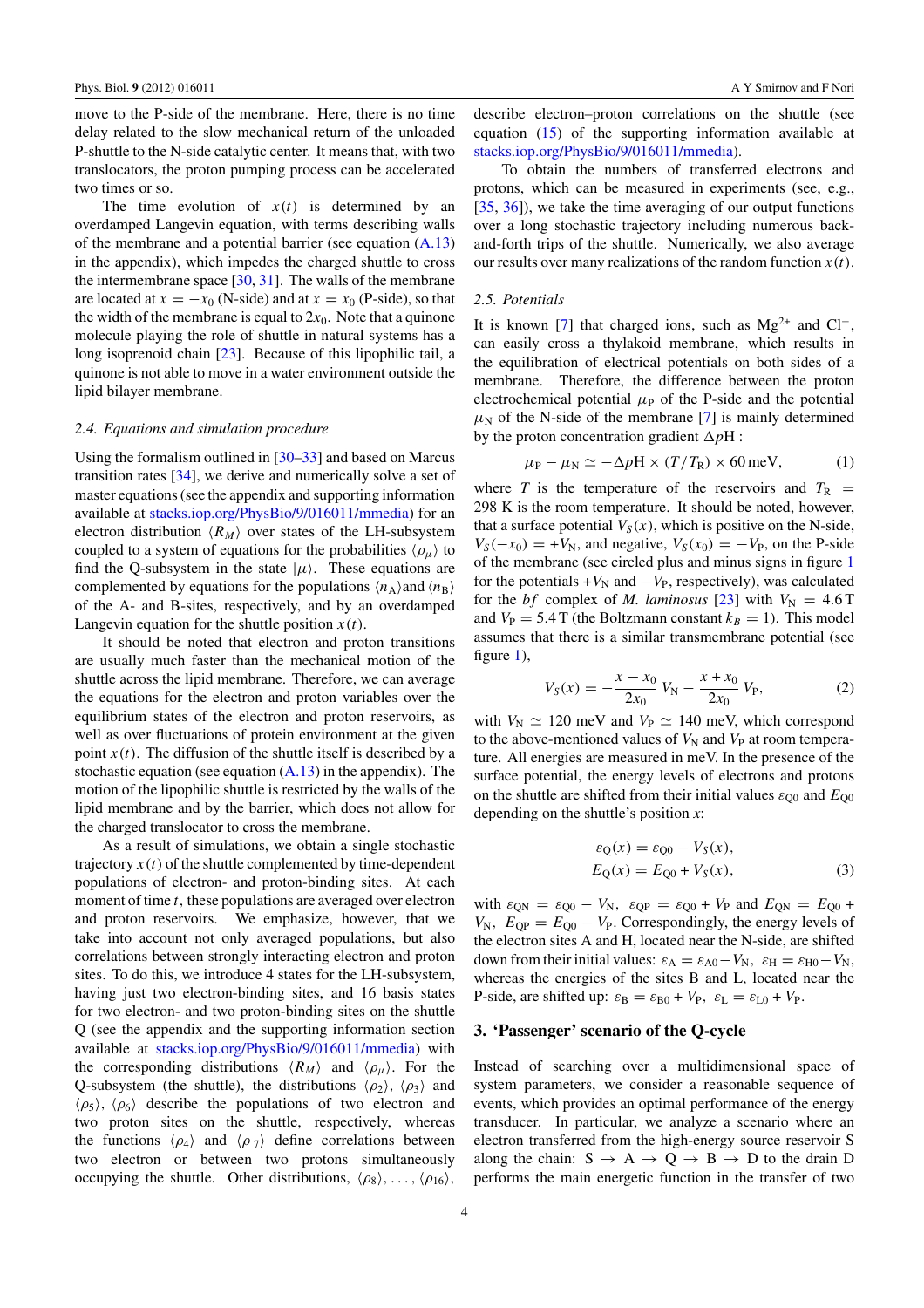<span id="page-4-0"></span>protons from the N- to the P-side of the membrane. Another electron traveling on the shuttle and recycled by the LH-system along the chain  $H \rightarrow Q \rightarrow L \rightarrow H$  plays a more passive role of a passenger, which is necessary to compensate a shuttle charge.

According to the Marcus formula [\[34\]](#page-11-0) (see also the appendix)

$$
\kappa_{ii'} = |\Delta_{ii'}|^2 \sqrt{\frac{\pi}{\lambda_{ii'}T}} \exp\left[-\frac{(\varepsilon_i - \varepsilon_{i'} - \lambda_{ii'})^2}{4\lambda_{ii'}T}\right],\qquad(4)
$$

the rate  $\kappa_{ii'}$  for an electron transition from the site *i*, with an energy  $\varepsilon_i$ , to the site *i'*, with an energy  $\varepsilon_{i'}$ , has a maximum at  $\varepsilon_i = \varepsilon_{i'} + \lambda_{ii'}$ . Here  $\Delta_{ii'}$  is the tunneling amplitude between the sites *i* and *i'*,  $\lambda_{ii'}$  is the corresponding reorganization energy, which is due to electron coupling to an environment with temperature *T*. The shuttle can accept protons from the N-reservoir provided that the electrochemical potential of the N-side,  $\mu_N$ , is higher than the proton energy level on the shuttle. Protons move from the shuttle Q to the P-side reservoir if the energy of the Q-proton exceeds the P-side potential  $\mu_{\rm P}$ .

#### *3.1. Sequence of events and energy relations*

We start with a situation when the empty shuttle (quinone) is near the N-side catalytic center,  $x = -x_0$ , and the LH-system (analog of cytochrome *b* in the *bf* complex) is preloaded with one electron located presumably at the site H, which has a lower energy than the site L:  $\varepsilon_L > \varepsilon_H$ . The site A is also occupied with an electron taken from the electron source S. We have the following sequence of electron (e) and proton (p) transfer from and to the shuttle located near the N-side of the membrane:

(a) 
$$
e: H \rightarrow Q
$$
,  $\varepsilon_H = \varepsilon_{QN} + \lambda_{HQ}$ .  
\n(b)  $e: A \rightarrow Q$ ,  $\varepsilon_A = \varepsilon_{QN} + U_e + \lambda_{AQ}$ .  
\n(c)  $p: N \rightarrow Q$ ,  $\mu_N > E_{QN} - 2U_{ep}$ .  
\n(d)  $p: N \rightarrow Q$ ,  $\mu_N > E_{QN} - 2U_{ep} + U_p$ .

Here we have written relations between energy levels of electrons and protons which make possible these transfers.

The shuttle loaded with two electrons and two protons travels to the P-side of the membrane, where the following sequence of electron and proton transitions occurs:

(e)  $e: Q \rightarrow B$ ,  $\varepsilon_{QP} + U_e - 2U_{ep} = \varepsilon_B + \lambda_{BQ}$ . (f)  $p: Q \to P$ ,  $E_{QP} - U_{ep} + U_p > \mu_P$ . (g)  $p: Q \rightarrow P$ ,  $E_{OP} - U_{ep} > \mu_P$ . (h)  $e: Q \rightarrow L$ ,  $\varepsilon_{OP} = \varepsilon_L + \lambda_{LO}$ .

Finally, an electron tunnels from the L to the H site:

(i)  $e: L \rightarrow H$ ,  $\varepsilon_L = \varepsilon_H + \lambda_{LH}$ .

The empty shuttle diffuses to the N-side of the membrane and the process repeats. We expect that two protons will be translocated from the N-side to the P-side of the membrane per one electron transferred from the source to the drain electron reservoir with a quantum yield QY = 2*.*

Here we assume that, as in the case of the quinone molecule  $Q$  [\[37](#page-11-0)], the shuttle populated with one electron (after step a) does not bind a proton but accepts another electron (step b). The doubly reduced quinol is known to have a much stronger ability for binding two protons (see steps c and d). At the P-side of the membrane, the process presumably evolves in the opposite direction when the transfer of one electron from Q to the site B is accompanied by the unloading of two protons. In the absence of an attraction to two positive charges, the energy of the electron remaining on the shuttle goes up, thus allowing its tunneling to the L-site.

Here, an electron recycled by the LH-system plays a passive role of a shuttle's 'passenger' since its transitions to and from the Q-molecule are not immediately accompanied by a proton transfer. Transitions of another electron, which is loaded to the shuttle from the source S (via the site A) and unloaded to the drain D (via the site B), are more closely coupled to the energetically uphill proton translocation.

It follows from relations (a), (h) and (i) in this section that the recycling of one electron by the L–H chain,  $H \rightarrow Q \rightarrow$  $L \rightarrow H$ , which lies at the heart of the Q-cycle, takes place if the difference of surface potentials,

$$
\Delta V = V_S(-x_0) - V_S(x_0) = V_N + V_P, \tag{5}
$$

is of the order of the total reorganization energy along the recycling path:

$$
\Delta V = \lambda_{\text{HQ}} + \lambda_{\text{LQ}} + \lambda_{\text{LH}}.\tag{6}
$$

We see from relations (d) and (g) in this section that the energetically uphill proton transfer from the N- to the P-side of the membrane is possible if the original energy of the proton on the shuttle,  $E_{00}$ , obeys the following inequality:

$$
\mu_{\rm N} + 2 U_{\rm ep} - U_{\rm p} - V_{\rm N} > E_{\rm Q0} > \mu_{\rm P} + U_{\rm ep} + V_{\rm P}, \qquad (7)
$$

which can be true only for a sufficiently strong attraction potential, *U*ep*,* between electrons and protons on the shuttle,

$$
U_{\rm ep} > \mu_{\rm P} - \mu_{\rm N} + \Delta V + U_{\rm p}.
$$
 (8)

Relations (a), (b), (e), (h) and (i) in this section allow us to estimate the original energies of the electron-binding sites counted, e.g., from the level  $ε_{B0}$ :

$$
\varepsilon_{\text{A0}} = \varepsilon_{\text{B0}} + 2U_{\text{ep}} + \lambda_{\text{AQ}} + \lambda_{\text{BQ}},
$$
  
\n
$$
\varepsilon_{\text{H0}} = \varepsilon_{\text{B0}} + 2U_{\text{ep}} - U_{\text{e}} + \lambda_{\text{BQ}} + \lambda_{\text{HQ}},
$$
  
\n
$$
\varepsilon_{\text{Q0}} = \varepsilon_{\text{B0}} + 2U_{\text{ep}} - U_{\text{e}} + \lambda_{\text{BQ}},
$$
  
\n
$$
\varepsilon_{\text{L0}} = \varepsilon_{\text{B0}} + 2U_{\text{ep}} - U_{\text{e}} + \lambda_{\text{BQ}} - \lambda_{\text{LQ}}.
$$
\n(9)

We assume that the potentials of the electron source,  $\mu$ <sub>S</sub>, and the electron drain,  $\mu_D$ , are of the order of the energies of the A and B sites, respectively:  $\mu_S = \varepsilon_A$ ,  $\mu_D = \varepsilon_B$ . Taking into account equations  $(9)$ , we obtain a relation for the source–drain energy drop,

$$
\mu_{\rm S} - \mu_{\rm D} \geqslant 2 U_{\rm ep} + \lambda_{\rm AQ} + \lambda_{\rm BQ} - \Delta V. \tag{10}
$$

With equations  $(6)$  and  $(8)$ , we obtain the following requirement for the energy difference between the source and drain electron reservoirs:

$$
\mu_{\rm S} - \mu_{\rm D} > 2(\mu_{\rm P} - \mu_{\rm N}) + 2U_{\rm p} + \lambda_{\rm tot}, \tag{11}
$$

where the combined reorganization energy,

$$
\lambda_{\text{tot}} = \lambda_{\text{AQ}} + \lambda_{\text{BQ}} + \lambda_{\text{HQ}} + \lambda_{\text{LQ}} + \lambda_{\text{LH}},\tag{12}
$$

accumulates all losses along both electron transport chains:  $A \rightarrow Q \rightarrow B$  and  $H \rightarrow Q \rightarrow L \rightarrow H$ .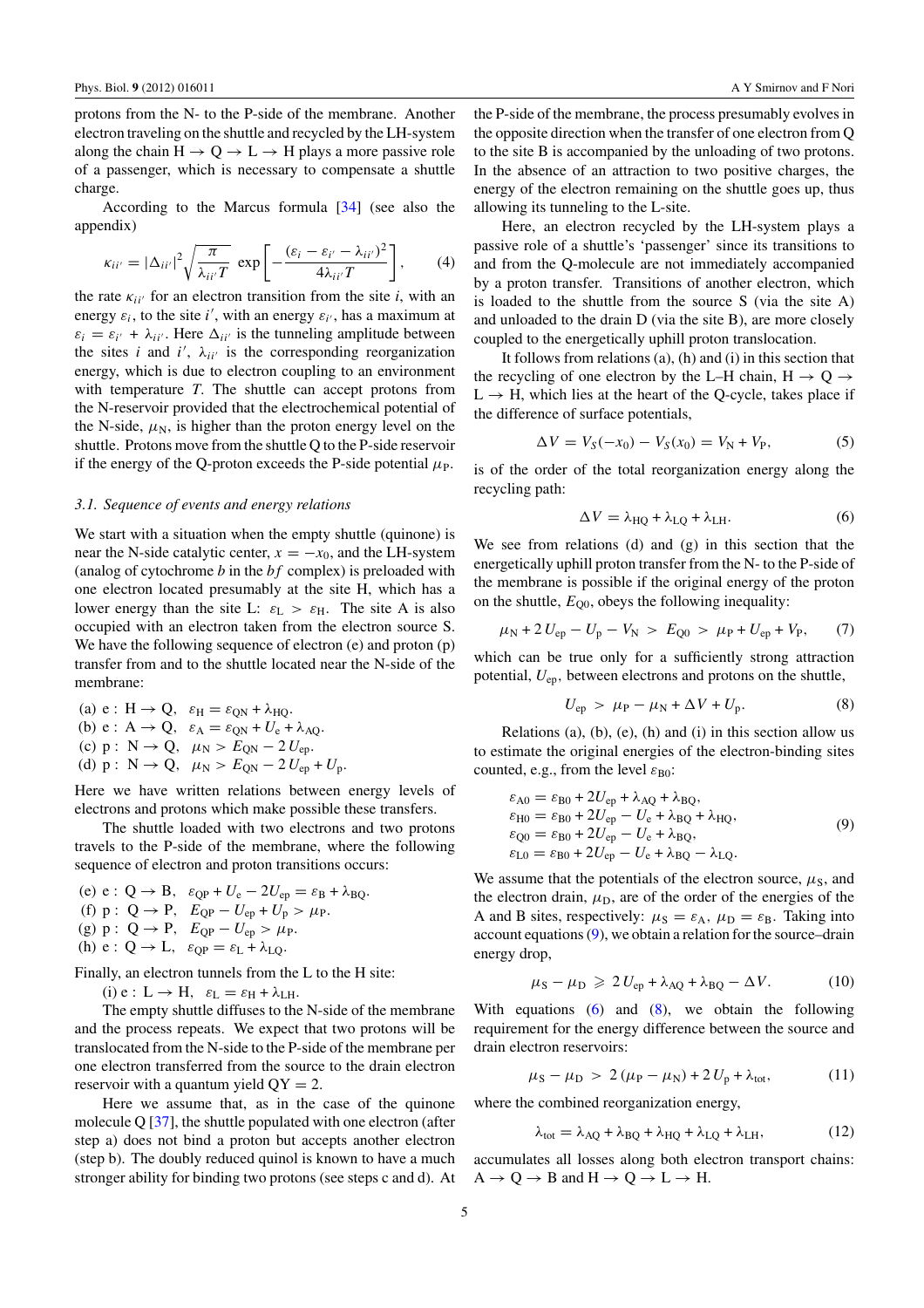#### <span id="page-5-0"></span>*3.2. Thermodynamic efficiency and quantum yield*

The thermodynamic efficiency *η* of proton translocation can be defined as

$$
\eta = \frac{\mu_{\rm P} - \mu_{\rm N}}{\mu_{\rm S} - \mu_{\rm D}} \times \frac{N_{\rm P}}{n_{\rm D}},\tag{13}
$$

where  $N_P$  is the number of protons translocated from the N- to the P-side of the membrane and  $n<sub>D</sub>$  is the number of electrons transferred from the source S to the electron drain D. The efficiency *η* is proportional to the quantum yield

$$
QY = \frac{N_P}{n_D}.\tag{14}
$$

It follows from equation  $(11)$  that, within the 'passenger' scenario, the efficiency *η* of the electron-to-proton energy conversion can be estimated as

$$
\eta = \frac{\mu_{\rm P} - \mu_{\rm N}}{2\left(\mu_{\rm P} - \mu_{\rm N}\right) + 2\,U_{\rm P} + \lambda_{\rm tot}} \times \text{QY}.\tag{15}
$$

This means that for a high electrochemical proton gradient,  $\mu_{\rm P} - \mu_{\rm N} \gg U_{\rm p} + 0.5 \lambda_{\rm tot}$ , the efficiency *η* has the maximum:  $\eta$  = QY/2. Thus, in the ideal case, when QY = 2, the thermodynamic efficiency can reach the perfect mark,  $\eta = 1$ , when almost all electron energy is converted to the transmembrane proton-motive force.

#### **4. Results and discussions**

#### *4.1. Parameters*

In the model presented here, an electron transport chain begins at the source reservoir S, corresponding to a pool of ferredoxin (Fd) molecules, which carry electrons from the photosystem I to the *bf* complex (see figure [1\)](#page-1-0). The electron drain D is related to the high-potential chain of the *bf* complex comprised of the ISP, cytochrome *f* and soluble plastocyanin (PC) molecules. Taking into account a redox potential of ferredoxin,  $E_m = -0.41$  V, and the fact that a redox potential of the ISP/ $f$ /PC chain,  $E_m$ , is in the range from 0.3 to 0.45 V [\[23](#page-11-0)], we estimate that the total energy drop between the source and the drain,  $\mu$ <sub>S</sub> −  $\mu$ <sub>D</sub>, takes values from 710 up to 860 meV.

We also assume that, as for the *bf* complex [\[23\]](#page-11-0), the surface voltage gradient,  $\Delta V = V_N + V_P = 260$  meV, has been applied to the membrane, with a positive potential,  $V_S(-x_0) = V_N = 120$  meV, at the N-side and a negative potential,  $V_S(x_0) = -V_P = -140$  meV, at the P-side of the membrane.

The system reaches its optimal performance when  $U_{ep} =$ 610 meV. Hereafter, we assume that  $U_e = U_{ep}/2$ ,  $U_p =$  $U_{\rm ep}/8$ ,  $U_{\rm LH} = 240$  meV. We use the following values for the electron transfer rates,  $\gamma_S = \gamma_D = 0.1 \,\mu\text{eV}$ , proton transition rates,  $\Gamma_{\rm N} = \Gamma_{\rm P} = 2 \,\mu{\rm eV}$ , and for peak values of the electron tunneling amplitudes,  $\Delta_{AO}(-x_0) = \Delta_{DO}(x_0) = 0.1$  meV,  $\Delta_{\text{HO}}(-x_0) = \Delta_{\text{LO}}(x_0) = 0.06$  meV. The coefficients  $\gamma$ s and  $\gamma_D$  determine the rates of the electron transfer between the site A and the source S, and between the site B and the drain D, respectively (see the definitions of  $\gamma_s$  and  $\gamma_D$  in the appendix and in subsection I.C of the supporting information available at [stacks.iop.org/PhysBio/9/016011/mmedia\)](http://stacks.iop.org/PhysBio/9/016011/mmedia). The rates  $\Gamma_{\rm N}$  and  $\Gamma_{\rm P}$ , describing proton transitions between the N-side reservoir and the shuttle as well as between the shuttle and the P-side of the membrane, respectively, are defined in the appendix and in subsection I.E of the supporting information available at [stacks.iop.org/PhysBio/9/016011/mmedia.](http://stacks.iop.org/PhysBio/9/016011/mmedia) We note that, for  $\hbar = 1$ , we can measure electron and proton rates in units of energy, with the rate  $1 \mu eV/\hbar = 1.52 \text{ ns}^{-1}$ , corresponding to a transfer of 1.52 particle (on average) per nanosecond. The Brownian motion of the shuttle is governed by the Langevin equation  $(A.13)$  described in the appendix. For the diffusion coefficient of the shuttle,  $\mathcal{D} = T/\zeta$ , we use the value  $\mathcal{D} \simeq 8 \times 10^{-12}$  m<sup>2</sup> s<sup>-1</sup>, which is close to experimental data for plastoquinone molecules in a lipid membrane [\[29](#page-11-0)]. Here  $\zeta$  is the drag coefficient of the shuttle. We assume that the Boltzmann constant  $k_B = 1$ . We also assume that the reorganization energies, corresponding to H-Q and L-Q transitions, are equal,  $\lambda_{\text{HO}} = \lambda_{\text{LO}}$ , and the same relation is true for the A-Q and B-Q transitions:  $\lambda_{AO} = \lambda_{BO}$ .

We note that the values of the electron energy drop,  $\mu$ <sub>S</sub> −  $\mu$ <sub>D</sub>, as well as values of the transmembrane proton gradient,  $\mu_{\rm P} - \mu_{\rm N}$ , are taken from experiments (see [\[7,](#page-11-0) [23](#page-11-0)]). The used value of the diffusion coefficient  $D$  is also closely related to experimental data [\[29](#page-11-0)]. For calculations of surface potentials  $V_N$  and  $V_P$ , we refer to section [2.5](#page-3-0) of [\[23\]](#page-11-0). For other parameters, we use reasonable values, which result in the optimal performance of the proposed Q-cycle mechanism.

#### *4.2. Time evolution of a proton translocation process*

A proton translocation process is shown in figure [2,](#page-6-0) where we plot the time dependence of the total electron,  $n_{\Omega} = \langle n_1 \rangle + \langle n_2 \rangle$ , and proton,  $N_{\Omega} = \langle N_1 \rangle + \langle N_2 \rangle$ , populations of the shuttle (figure  $2(b)$  $2(b)$ ), together with the time-evolving position of the shuttle  $x(t)$  (figure  $2(a)$  $2(a)$ ). Here, we also show (see figure  $2(c)$  $2(c)$ ) the populations of the L-site,  $\langle n_{\rm L} \rangle$ , and H-site,  $\langle n_{\rm H} \rangle$ , the average number of electrons  $\langle n_{\rm D} \rangle$  transferred from the source to the drain, as well as the average number of protons  $\langle N_P \rangle$ translocated from the N-side to the P-side proton reservoir. The brackets  $\langle \cdots \rangle$  are dropped in figures  $2(c)$  $2(c)$  and (*d*) for the notations of the populations, and throughout the paper, except in the appendix.

For the sake of illustration, in figure  $2(a)$  $2(a)$ , we present results of simulations of a single stochastic trajectory of the shuttle. Here, the output parameters, such as numbers of electrons,  $n_D$ , and protons,  $N_P$ , have been averaged over distributions of electrons and protons in the corresponding reservoirs as well as over fluctuations of a protein environment. However, to obtain their values, which can be measured in experiments, it is necessary to average the results over many stochastic trajectories, as is done in figures [3](#page-7-0) and [4.](#page-8-0) This procedure corresponds to the situation where an experiment is repeated many times with the same macroscopic conditions or with a set of similar samples. As a result of this averaging, we can obtain non-integer numbers of electrons and protons translocated through the system as was observed in experiments [\[35,](#page-11-0) [36\]](#page-11-0).

Data for figure [2](#page-6-0) are calculated at room temperature,  $T = T_R = 298$  K, and at the following values of the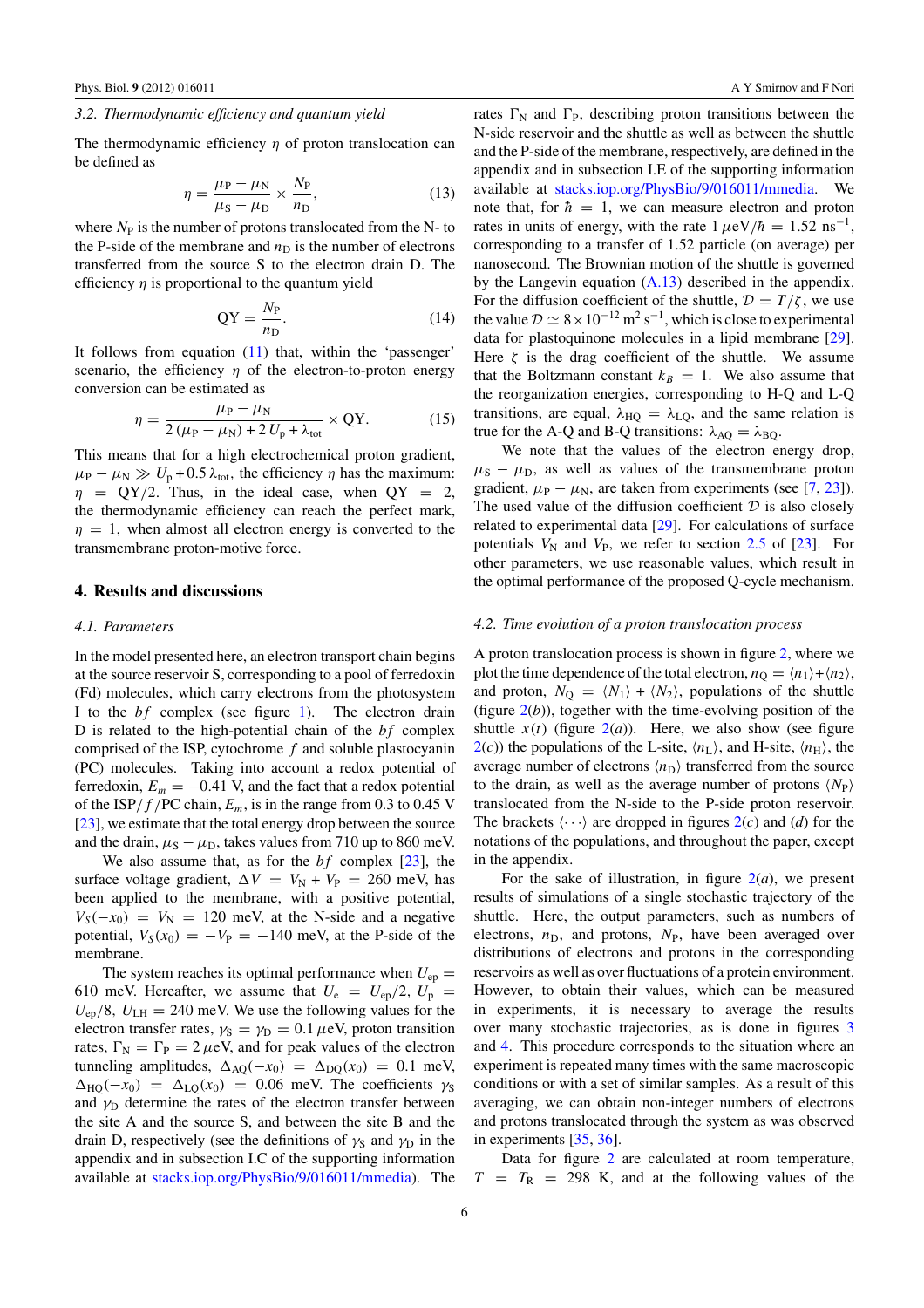<span id="page-6-0"></span>

**Figure 2.** (*a*) Time evolution of the position *x*(*t*) of the shuttle diffusing between the membrane walls located at  $x = \pm 2$  nm; (*b*)–(*d*) a sequence of electron and proton transfer reactions at the following set of parameters:  $\mu_S - \mu_D = 850$ ,  $\mu_P - \mu_N = 150$ ,  $U_{ep} = 610$  meV and  $\Delta V = 260$  meV. Here we present results of simulations of a single stochastic trajectory. The total proton population  $N_{\Omega}$  of the shuttle (blue continuous line in  $(b)$ ) almost coincides with the electron population  $n<sub>Q</sub>$  marked by the dashed green line. The bifurcated electron transfer reaction takes place at the P-side of the membrane (at  $x = 2$  nm) where one electron moves from Q to the site B and the drain D (see, e.g., a step down for  $n_Q$  in (*b*) and a step up for  $n_D$  in (*d*) at the moment  $t \sim 3\mu s$ ). At almost the same time, another electron moves to the site L (see a barely visible dashed red line in (*c*)) and rapidly proceeds to the site H (blue continuous spike in (*c*)). Two protons are unloaded from the shuttle to the P-side of the membrane as follows from the step for  $N_P$  (blue continuous curve in  $(d)$ ). It can be seen from (*d*) that the number of protons  $N<sub>P</sub>$  translocated to the P-side (blue continuous line) is nearly twice as large as the number of electrons  $n<sub>D</sub>$ moved to the drain (dashed green line).

reorganization energies:  $λ$ <sub>LQ</sub> =  $λ$ <sub>HQ</sub> = 100,  $λ$ <sub>LH</sub> = 250 and  $\lambda_{\text{AQ}} = \lambda_{\text{BQ}} = 100 \text{ meV}$ . We assume that  $U_{\text{ep}} = 610$ ,  $\Delta V = 260$ ,  $\mu_S - \mu_D = 850$  and  $\mu_P - \mu_N = 150$  meV. The proton electrochemical gradient corresponds to the value  $\Delta pH = -2.5$  at room temperature. We note that these parameters are closely related to the values (see equations [\(6\)](#page-4-0) and [\(11\)](#page-4-0)) required for the optimal performance of the mechanism.

It can be seen from figure 2 that during 30  $\mu$ s, the shuttle performs about eight trips from the N-side  $(x = -x_0)$  to the P-side  $(x = x_0 = 2$  nm) of the membrane and back, translocating in the process about 7 electrons ( $n_D = 6.7$ ) and 12 protons ( $N_P = 12.2$ ), with quantum yield QY  $\simeq 1.8$ , and thermodynamic efficiency  $\eta = 32\%$ . The walls of the lipid membrane are not rigid (see, e.g., the potential  $U_c(x)$ ) describing these walls in section [2.3](#page-2-0) of [\[31](#page-11-0)]). Therefore, from time to time the shuttle can cross membrane borders located at  $x = \pm 2$ nm.

At the N-side (see figure  $2(b)$ ), the shuttle accepts an electron from the initially populated site H and another electron from the source S (via site A) as well as two protons from the N-side proton reservoir. We note (see figure  $2(c)$ ) that site H is not completely depopulated. This means that there are events when both electrons occupying the shuttle arrive from the site A and the source S, shorting out the Q-cycle pathway. This leakage process increases the number of electrons transferred from the source to the drain (with the same number of protons), thus decreasing the quantum yield QY.

Here we do not impose any additional restrictions, except a proper choice of energy levels, which are close to values given by equations [\(7\)](#page-4-0), [\(9\)](#page-4-0) and [\(11\)](#page-4-0), with  $\mu$ <sub>S</sub> = 410,  $\varepsilon$ <sub>A</sub> = 465,  $\varepsilon_{\text{H}}$  = 220 and  $\varepsilon_{\text{ON}}$  = 160,  $E_{\text{ON}}$  = 982, at the N-side catalytic center (all energies are measured in meV). For the P-side center, we use the following energies:  $\varepsilon_{\text{OP}} =$ 420,  $E_{OP} = 722$ , for electrons and protons on the shuttle,  $\varepsilon_{\rm B} = -495$ ,  $\mu_{\rm D} = -440$ , for the high-potential redox chain,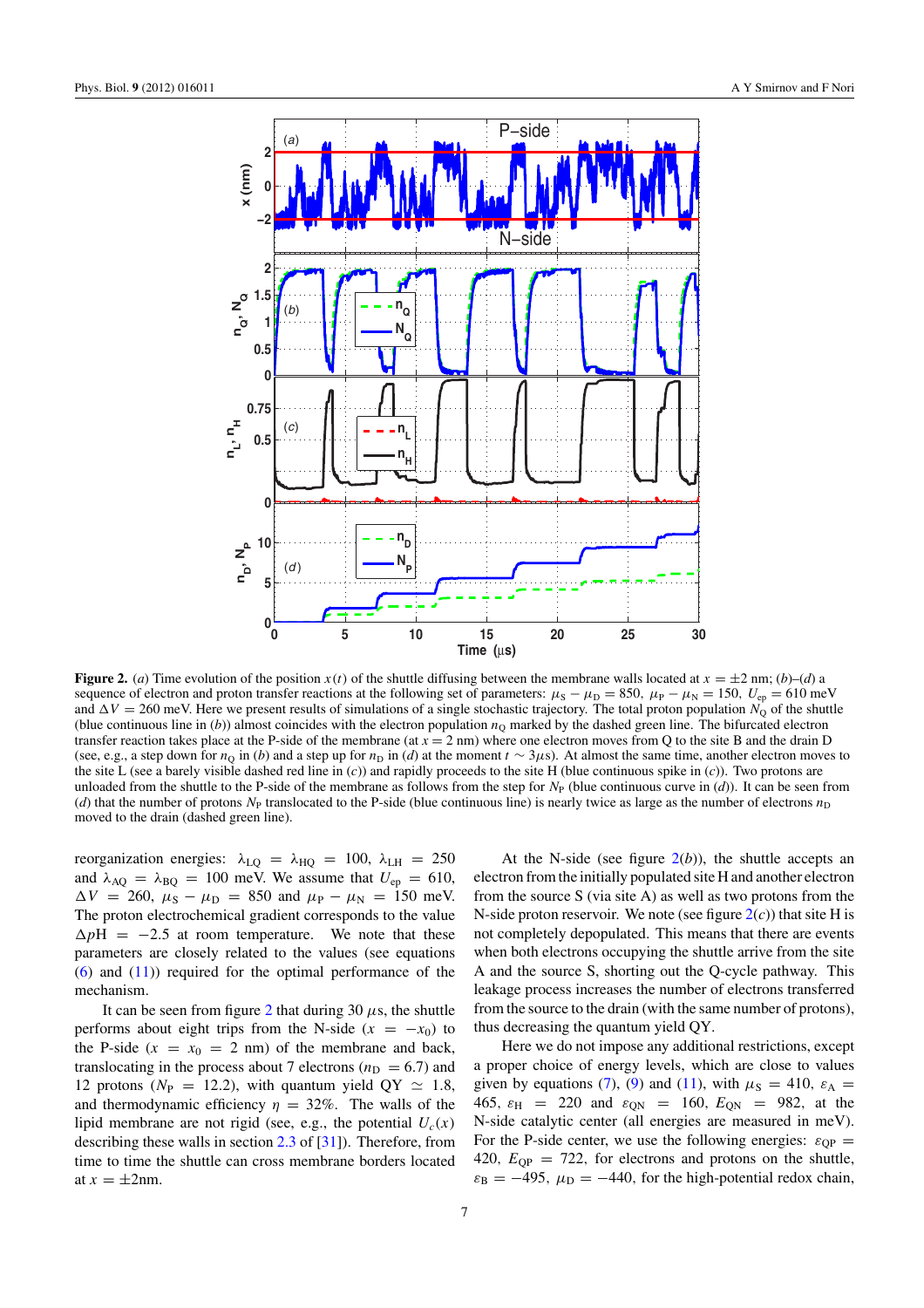<span id="page-7-0"></span>

**Figure 3.** (*a*) Number of protons  $N_P$  transferred to the P-side of the membrane; (*b*) number of electrons  $n_D$  moved to the drain; (*c*) their ratio (quantum yield QY); (*d*) the thermodynamic efficiency  $\eta$  as functions of the transmembrane proton gradient  $\mu_P - \mu_N$  (measured in meV) for different couplings to the environment (in meV): weaker couplings (i)  $\lambda_{LQ} = 100$ ,  $\lambda_{LH} = 250$ ,  $\lambda_{AQ} = 100$  (blue continuous curves) and stronger couplings (ii)  $\lambda_{\text{LO}} = 200$ ,  $\lambda_{\text{LH}} = 400$ ,  $\lambda_{\text{AO}} = 200$  (green dashed curves). Other parameters are the same as in figure [2.](#page-6-0) The data are averaged over ten stochastic realizations. Each realization lasts for 100 *μ*s. These graphs demonstrate the ability of the system to translocate protons against the gradient up to 200 meV with an efficiency *η* up to 40%. Error bars are attached to *N*<sub>P</sub> and *n*<sub>D</sub> for case (i) of weak coupling to the environment.

and  $\varepsilon_L$  = 360 meV for the recycling pathway. This choice of energy levels makes the H-to-Q electron transition (at the N-side) much easier than the A-to-Q electron transfer, since  $\varepsilon_{\rm H} - \varepsilon_{\rm QN} \le \lambda_{\rm HQ}$ , whereas  $\varepsilon_{\rm A} - \varepsilon_{\rm QN} \gg \lambda_{\rm AQ}$ . Moreover, the S-to-A electron transition is also hampered since the energy level of the A-site,  $\varepsilon_A$ , is higher than the potential of the source,  $\mu$ <sub>S</sub>.

On arrival at the P-side of the membrane, the shuttle donates an electron to the B-site and, finally, to the drain D. Two protons move to the P-side proton reservoir (figures [2\(](#page-6-0)*b*) and  $(d)$ ). It is evident from figure  $2(c)$  $2(c)$  that another electron from the shuttle Q goes to the L-site (see the small spike at the bottom of figure  $2(c)$  $2(c)$ ). This electron is rapidly transferred to the H-site and the empty shuttle returns to the N-side.

Figures  $2(b)$  $2(b)$ –(*d*) illustrate the bifurcated reaction which occurs at the P-side. Here, one electron from the shuttle Q goes to the high-potential (and low-energy) chain,  $Q \rightarrow B \rightarrow D$ , while another electron (a passenger) returns to the LH-system for recycling (along the pathway  $Q \rightarrow L \rightarrow H$ ). No additional gate mechanisms are required for this reaction. An escape of the first electron from Q to B, followed by the transition of two protons to the P-reservoir, increases the energy of the remaining electron to the level  $\varepsilon_{\text{OP}} = 420$  meV, which is of order of the L-site energy,  $\varepsilon_{\rm L} = 360$  meV, but is much higher than the energy of the B-site,  $\varepsilon_B = -495$  meV. Furthermore, the site B can still be partially occupied with an electron, which previously escaped from the shuttle. These two factors strongly suppress the leakage of the second electron from the shuttle to the high-potential chain. We note that leakage processes both at the N- and P-side centers are manifested in the fact that the experimentally measured ratio [\[36\]](#page-11-0) between the number of protons translocated from N- to P-side of the membrane and the number of electrons transferred from PQH2 to plastocyanin (in *bf* complexes) never reaches the perfect mark,  $QY = 2$ . The effects of short-circuiting in  $bc_1$ complexes have also been observed in [\[12\]](#page-11-0).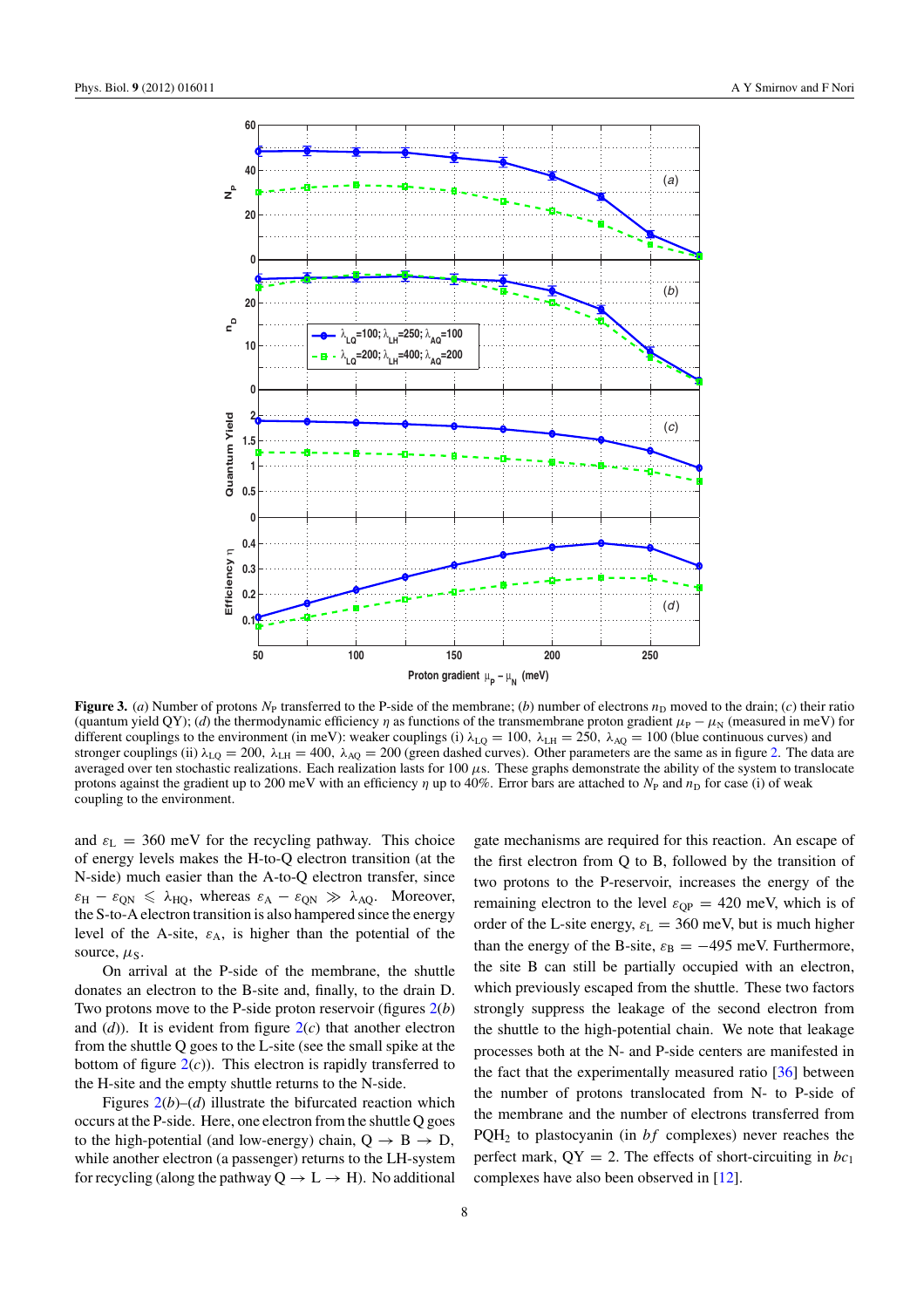<span id="page-8-0"></span>

**Figure 4.** Dependence of the output indicators of the system: the number of protons translocated to the P-side,  $N_P(a)$ ; the number of electrons moved to the drain,  $n_D$  (*b*); the quantum yield QY(*c*); and the efficiency *η* (*d*), on the surface potential gradient  $\Delta V = V_N + V_P$ across the membrane. Two kinds of curves correspond to two sets of energy values: (1)  $\mu_s - \mu_D = 850$ ,  $\mu_P - \mu_N = 150$ ,  $U_{ep} = 610$  meV (blue continuous curves) and (2)  $\mu_S - \mu_D = 1220$ ,  $\mu_P - \mu_N = 300$ ,  $U_{ep} = 800$  meV (green dashed curves) and for  $\lambda_{LQ} = 100$ ,  $\lambda_{LH} = 250$ ,  $\lambda_{AQ} = 100$  meV. It can be seen that the system is operational in the range of the surface potentials from  $\Delta V = 230$ up to  $\Delta V = 350$  meV. In agreement with equation [\(15\)](#page-5-0), the complex works more efficiently (with  $\eta \sim 50\%$  and QY ~ 2) for the second set of parameters where both electron and proton gradients are higher. Here, every point is the result of averaging over ten realizations of  $x(t)$ , each lasting for 100  $\mu$ s. For the set of parameters (1), the numbers of protons  $N_P$  and electrons  $n_D$  are plotted with error bars (standard deviations).

#### *4.3. Effects of the proton electrochemical gradient*

In figure [3,](#page-7-0) we show the numbers of protons,  $N_{\rm P}$ , and electrons,  $n_D$ , transferred across the membrane, as well as the quantum yield, QY, and the power-conversion efficiency, *η*, as functions of the proton electrochemical gradient,  $\mu_{\rm P} - \mu_{\rm N}$  (measured in meV). The graphs are plotted for two sets of reorganization energies: (i)  $\lambda_{\text{LQ}} = \lambda_{\text{HQ}} = 100$ ,  $\lambda_{\text{LH}} = 250$ ,  $\lambda_{\text{AQ}} = \lambda_{\text{BQ}} =$ 100 meV (blue curves); (ii)  $\lambda_{LO} = \lambda_{HO} = 200$ ,  $\lambda_{LH} =$ 400,  $\lambda_{\text{AQ}} = \lambda_{\text{BQ}} = 200 \text{ meV}$  (green dashed curves). Other parameters, such as  $U_{ep} = 610$ ,  $\mu_S - \mu_D = 850$ ,  $\Delta V = 260$ (in meV), are the same as in figure [2.](#page-6-0)

We numerically calculate the output of the system  $(N_P, n_D, \text{ etc})$  at the end of the stochastic trajectory  $x(t)$ (with the duration  $t = 100 \mu s$ ) and average results over ten trajectories. For each value of the shuttle's position  $x(t)$ , we solve a set of master equations  $(A.1)$ ,  $(A.5)$  and  $(A.11)$ , which have been averaged over electron and proton reservoirs as well as over fluctuations of the environment coupled to the electronic degrees of freedom. This can be done since the electron and proton transitions are much faster than the mechanical motion of the shuttle. In figures [3\(](#page-7-0)*a*) and (*b*), for one set of parameters, we show the standard deviations, such as  $\sigma_{\rm P} = \sqrt{\langle N_{\rm P}^2 \rangle - \langle N_{\rm P} \rangle^2}$ , for the numbers of protons  $N_{\rm P}$  and electrons  $n<sub>D</sub>$ . The error bars demonstrate that variations of the output parameters of the system from one stochastic trajectory  $x(t)$  to another are quite small.

It follows from figure [3](#page-7-0) that more protons,  $N_P \simeq 45$ , and electrons,  $n_D \simeq 25$ , are transferred across the membrane at lower proton gradients,  $\mu_{\rm P} - \mu_{\rm N} \leq 150$  meV with a higher quantum yield,  $QY \geq 1.8$ . However, the thermodynamic efficiency is higher,  $\eta \simeq 39\%$ , at larger proton gradients,  $\mu_{\rm N}$  −  $\mu_{\rm P}$   $\simeq$  200 meV, where  $N_{\rm P}$  ~ 40 and QY ~ 1.6. This result is in line with equation [\(15\)](#page-5-0) which predicts an almost perfect mark for the efficiency *η* at very large values of the proton gradient. We note that the present model does not impose any principal limitations on the thermodynamic efficiency *η*. Nevertheless, for realistic parameters this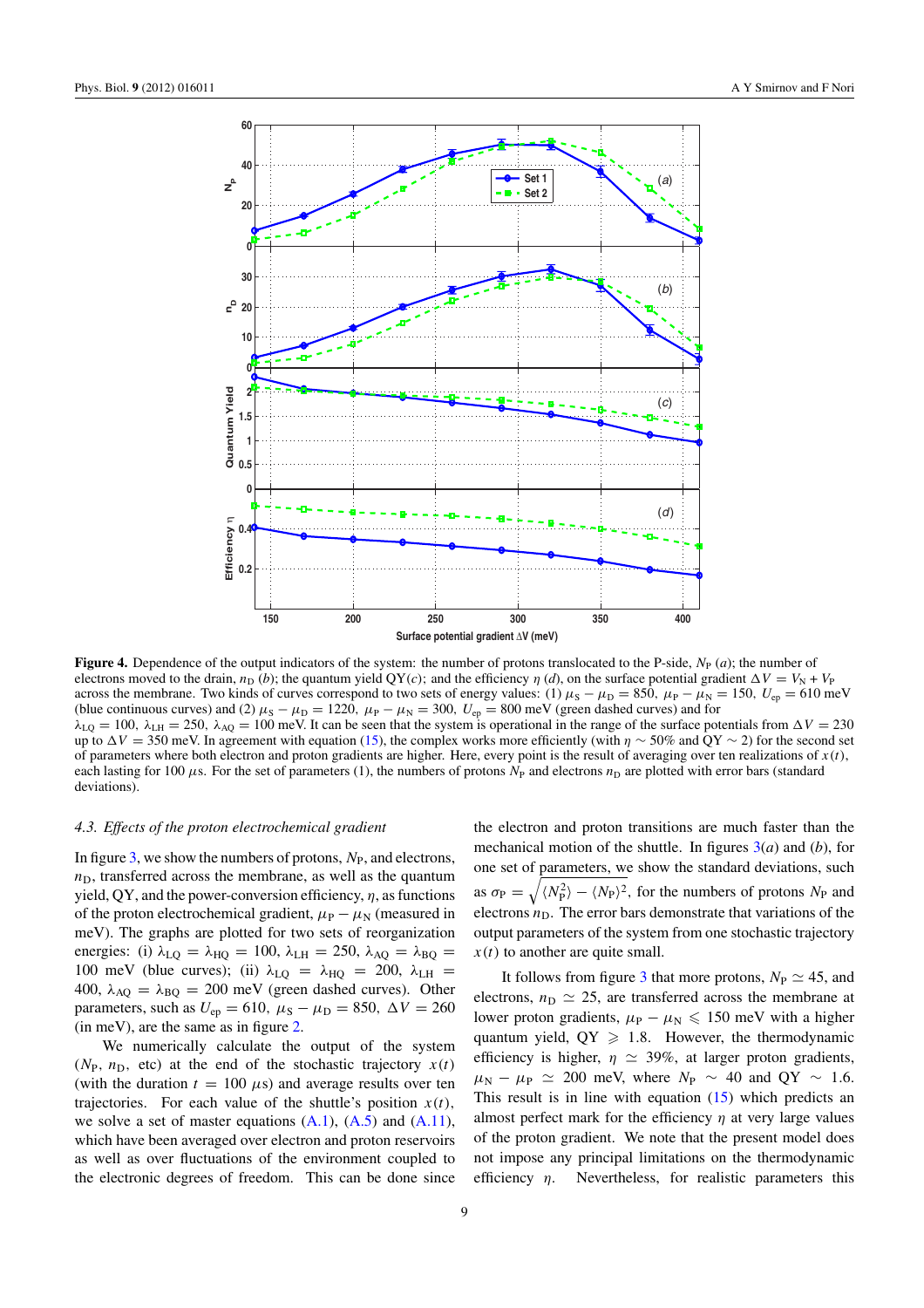efficiency is always less than 50 %, even though the quantum yield is about 2.

The above-mentioned numbers are for set (i), with smaller values of the reorganization energies (see the blue continuous curves in figure [3\)](#page-7-0). A stronger electron–environment interaction, described by set (ii) of reorganization energies, significantly reduces an energetically uphill proton flow with almost no impact on the electron current (see the green dashed curves in figure [3\)](#page-7-0). In this case, the quantum yield drops to almost 1, which means that the recycling pathway (via the LH-system) is practically closed.

It is of interest that figure  $3(b)$  $3(b)$  shows a slowing of electron flow through the *bf* complex when the proton gradient increases. This regulation of electron flow is of biological importance for a photoprotection of the organism against excessive light [\[17](#page-11-0), [18](#page-11-0)].

## *4.4. Effects of the surface potential gradient*

Figure [4](#page-8-0) demonstrates the performance of the system as a function of the surface potential gradient,  $\Delta V = V_N + V_P$ , at a fixed difference between the N-side and P-side potentials,  $V_P - V_N = 20$  meV. Here we choose two sets of system parameters. The first set (see the blue continuous curves in figure [4\)](#page-8-0), with  $U_{ep} = 610$ ,  $\mu_S - \mu_D = 850$  and  $\mu_P - \mu_N =$ 150 meV, was considered before. The second set (green dashed curves in figure [4\)](#page-8-0) is characterized by a higher electron–proton attraction potential,  $U_{ep} = 800$  meV, and a higher source– drain difference,  $\mu_S - \mu_D = 1220$  meV. At these parameters, the system can translocate protons against the electrochemical difference  $\mu_{\rm P} - \mu_{\rm N} = 300$  meV, which is related to the proton concentration gradient  $\Delta pH = -5$  at room temperature. The reorganization energies correspond to set (i) described before.

It follows from figure [4](#page-8-0) that the system performs very well in a wide range of surface voltage gradients, from  $\Delta V \sim 230$ up to  $\Delta V \sim 350$  meV, translocating more than 40 protons and 20 electrons (in 100  $\mu$ s). These numbers are almost the same for both sets of parameters (see figures [4\(](#page-8-0)*a*) and (*b*)). The quantum yield QY monotonically goes down, from  $\mathbf{Q} \mathbf{Y} \sim 2$ at  $\Delta V \sim 200$  meV to QY  $\sim 1.5$  at  $\Delta V \sim 350$  meV, no matter which set is chosen. The power-conversion efficiency *η* also decreases with increasing  $\Delta V$ . However,  $\eta$  is higher for the second set of parameters. For example, at  $\Delta V = 260$  meV, the efficiency is about 31% for the first set, and  $\eta \sim 47\%$  for the second set (with  $\dot{Q}Y = 1.9$ ) where both electron and proton electrochemical gradients are higher. This trend is consistent with equation [\(15\)](#page-5-0) derived for the passenger scenario.

## **5. Conclusions and outlook**

We have theoretically examined a model of the proton-motive force generation by the Q-cycle mechanism mimicking the operation of the *bf* complex in the thylakoid membranes of plants and cyanobacteria. We concentrate on a simulation of the regime of ferredoxin-dependent cyclic electron flow, where the *bf* complex translocates up to two protons (a quantum yield  $QY = 2$ ) across the membrane per one electron transferred from the electron source (ferredoxin pool) to the electron drain

(pool of plastocyanin molecules). This model includes two electron and two proton sites on the shuttle Q (an analog of a plastoquinone molecule), diffusing inside the membrane, as well as two electron sites, A and B, connecting the electron sites on the shuttle to the source and drain reservoirs. The recycling of an electron by the cytochrome *b*, which forms the basis of the Q-cycle, can be described by adding two electron sites L and H corresponding to the hemes  $b_L$  and  $b_H$  of the *bf* complex.

We have derived and numerically solved a set of master equations for the populations of the electron- and protonbinding sites together with a Langevin equation for the position of the shuttle. Within a reasonable scenario and in the presence of the surface potential, we have determined the conditions which are necessary for the efficient translocation of protons across the membrane. We have found that the system is able to transfer, on average, about 1.8 protons per one electron  $(QY = 1.8)$  with a thermodynamic efficiency of the order of 32% against the transmembrane proton gradient  $\mu_{\rm P} - \mu_{\rm N} = 150$  meV at the source–drain difference of electron potentials  $\mu_S - \mu_D = 850$  meV. These values of the electron and proton gradients are closely related to experimental values for the *bf* complex. No conformational gating is necessary for the bifurcation of the electron transfer reaction at the Pside catalytic center, where one electron goes to the drain and another electron returns to the L–H chain, to be loaded on the shuttle again. We have studied the performance of the model as a function of the proton electrochemical gradient and the surface potential. It is shown that the system demonstrates even better results, with a quantum yield of the order of 1.9 and an efficiency of the order of 47%, when both the source– drain difference and the proton gradient are higher.

The effects of the surface potential gradient,  $\Delta V$ , and the proton gradient,  $\mu_{\rm P} - \mu_{\rm N}$ , on the electron and proton transfer can be tested in experiments. We note that the slowing of electron and proton flow through the system with increasing proton gradient can be important for turning on mechanisms of nonphotochemical quenching protecting the complex against the excessive light. An interaction of electron and proton circuits with the protein environment should also has a pronounced effect on the operation of the Q-cycle.

The present model can be generalized to the case of the LEF where all electrons participating in the Q-cycle are delivered to the system by the pool of external quinol molecules QH2. We could also consider an internal pool of Q/QH2 molecules instead of a single molecular shuttle analyzed above. Swinging of the ISP hinge at the P-side of the membrane can be included into consideration as well. This motion should be helpful for suppressing short-circuiting at the P-center. In order to explain an operation of the Q-cycle in the natural  $bf$  and  $bc<sub>1</sub>$  complexes having dimeric structures, it is necessary to build a model, which includes twice as many electron- and proton-binding sites as the present model.

#### **Acknowledgments**

FN acknowledges partial support from the Laboratory of Physical Sciences, National Security Agency, Army Research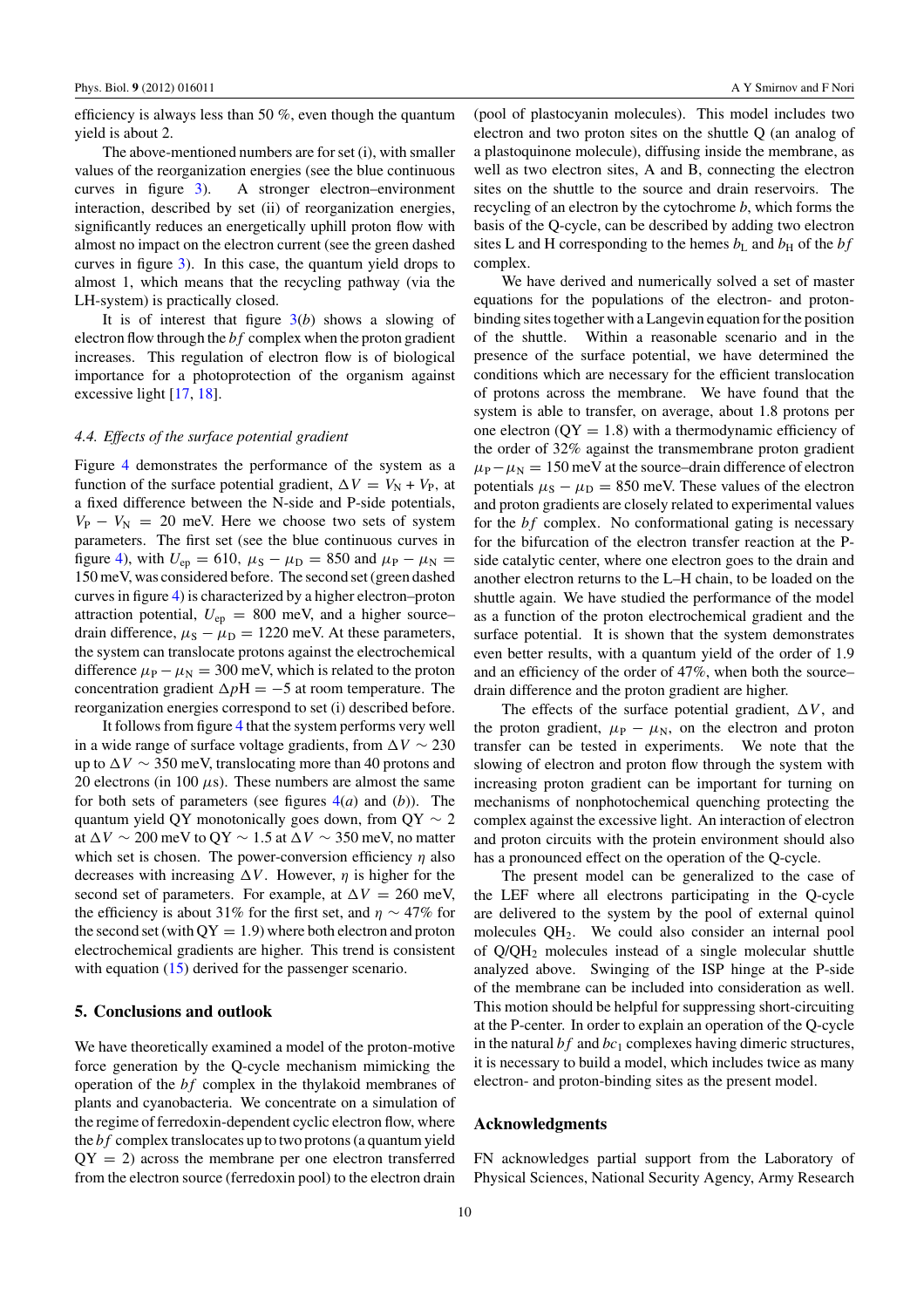<span id="page-10-0"></span>Office, National Science Foundation grant no 0726909, JSPS-RFBR contract no 09-02-92114, Grant-in-Aid for Scientific Research (S), MEXT Kakenhi on Quantum Cybernetics and JSPS via its FIRST program.

# **Appendix. Master equations for electron-driven proton transfer across a membrane**

Here we briefly outline a set of master equations describing the process of electron-driven proton translocation across a membrane. A detailed derivation of these equations can be found in the supporting information section available at [stacks.iop.org/PhysBio/9/016011/mmedia.](http://stacks.iop.org/PhysBio/9/016011/mmedia) As we mentioned before, the total system is characterized by the average populations of the A and B sites,  $\langle n_A \rangle$ ,  $\langle n_B \rangle$ , as well as by four states of the LH-subsystem with electron distributions  $\langle R_M \rangle$  (*M* = 1, ..., 4) and 16 states of the Q-subsystem (electrons and protons on the shuttle) with distributions *(ρ<sub>μ</sub>*)  $(\mu = 1, \ldots, 16).$ 

The time evolution of the LH-system is governed by the equation

$$
\langle \dot{R}_M \rangle = -\sum_N \gamma_{NM}^{\text{LH}} \langle R_M \rangle + \sum_N \gamma_{MN}^{\text{LH}} \langle R_N \rangle, \tag{A.1}
$$

with the following relaxation matrix:

$$
\gamma_{MN}^{\text{LH}} = \gamma_{MN}^{\text{tun}} + \gamma_{MN}^{\text{LQ}} + \gamma_{MN}^{\text{HQ}}.\tag{A.2}
$$

Here the rate

$$
\gamma_{MN}^{\text{tun}} = |\Delta_{\text{LH}}|^2 \sqrt{\frac{\pi}{\lambda_{\text{LH}} T}} \{ |\langle M | a_{\text{L}}^\dagger a_{\text{H}} | N \rangle|^2 + |\langle N | a_{\text{L}}^\dagger a_{\text{H}} | M \rangle|^2 \}
$$

$$
\times \exp \left[ -\frac{(\Omega_{MN} + \lambda_{\text{LH}})^2}{4 \lambda_{\text{LH}} T} \right]
$$
(A.3)

describes the L-to-H electron transitions. Hereafter,  $a^{\dagger}_{\alpha}$  and  $a_{\alpha}$ refer to the creation and annihilation operators, respectively, for an electron on the site  $\alpha$ . For protons on the site *β,* the creation and annihilation operators are denoted by  $A_{\beta}^{\dagger}$  and  $A_{\beta}$ , respectively. The rate  $\gamma_{MN}^{LQ}$  (and a similar rate  $\gamma_{MN}^{\text{HQ}}$ ) is related to the electron transfer between the L (or H) sites and the sites  $1<sub>e</sub>$ ,  $2<sub>e</sub>$  on the shuttle,

$$
\gamma_{MN}^{\text{LQ}} = |\Delta_{\text{LQ}}|^2 \sqrt{\frac{\pi}{\lambda_{\text{LQ}}T}} \sum_{\mu\nu} |\langle \mu | a_1 + a_2 | \nu \rangle|^2
$$
  
 
$$
\times \left\{ |\langle M | a_{\text{L}} | N \rangle|^2 \exp \left[ -\frac{(\Omega_{MN} - \omega_{\mu\nu} + \lambda_{\text{LQ}})^2}{4\lambda_{\text{LH}}T} \right] \langle \rho_{\mu} \rangle \right.
$$
  
+ 
$$
|\langle N | a_{\text{L}} | M \rangle|^2 \exp \left[ -\frac{(\Omega_{MN} + \omega_{\mu\nu} + \lambda_{\text{LQ}})^2}{4\lambda_{\text{LH}}T} \right] \langle \rho_{\nu} \rangle \right\}, \tag{A.4}
$$

where  $a_1$  and  $a_2$  are operators of the electron-binding sites on the shuttle,  $\Omega_{MN} = E_M - E_N$  are frequencies of the LHsystem ( $\hbar = 1$ ,  $k_B = 1$ ) and  $\omega_{\mu\nu}$  is the frequency spectrum of the coupled electron–proton states on the shuttle Q.

For the distributions  $\langle \rho_\mu \rangle$  of the 16 states of the Q-system, we derive the following equation:

$$
\langle \dot{\rho}_{\mu} \rangle = -\sum_{\nu} \gamma_{\nu\mu}^{\rm Q} \langle \rho_{\mu} \rangle + \sum_{\nu} \gamma_{\mu\nu}^{\rm Q} \langle \rho_{\nu} \rangle, \tag{A.5}
$$

where

$$
\gamma_{\mu\nu}^{\mathbf{Q}} = \gamma_{\mu\nu}^{\mathbf{AQ}} + \gamma_{\mu\nu}^{\mathbf{BQ}} + \gamma_{\mu\nu}^{\mathbf{LQ}} + \gamma_{\mu\nu}^{\mathbf{HQ}} + \gamma_{\mu\nu}^{\mathbf{NQ}} + \gamma_{\mu\nu}^{\mathbf{PQ}}.
$$
 (A.6)

The components of this relaxation matrix can be written as

$$
\gamma_{\mu\nu}^{\text{AQ}} = |\Delta_{\text{AQ}}|^2 \sqrt{\frac{\pi}{\lambda_{\text{AQ}}T}}
$$
  
 
$$
\times \left\{ |\langle \mu | a_1 + a_2 | \nu \rangle|^2 \exp \left[ - \frac{(\omega_{\mu\nu} + \varepsilon_{\text{A}} + \lambda_{\text{AQ}})^2}{4\lambda_{\text{AQ}}T} \right] \langle 1 - n_{\text{A}} \rangle \right\}
$$
  
+ 
$$
|\langle \nu | a_1 + a_2 | \mu \rangle|^2 \exp \left[ - \frac{(\omega_{\mu\nu} - \varepsilon_{\text{A}} + \lambda_{\text{AQ}})^2}{4\lambda_{\text{AQ}}T} \right] \langle n_{\text{A}} \rangle \right\}, \tag{A.7}
$$

with a similar matrix  $\gamma_{\mu\nu}^{BQ}$ , and

$$
\gamma_{\mu\nu}^{\text{LQ}} = |\Delta_{\text{LQ}}|^2 \sqrt{\frac{\pi}{\lambda_{\text{LQ}}T}} \sum_{MN} |\langle M|a_{\text{L}}|N\rangle|^2
$$
  
 
$$
\times \left\{ |\langle v|a_1 + a_2|\mu \rangle|^2 \langle R_N \rangle \exp\left[ -\frac{(\omega_{\mu\nu} + \Omega_{MN} + \lambda_{\text{LQ}})^2}{4\lambda_{\text{LQ}}T} \right] + |\langle \mu|a_1 + a_2|v \rangle|^2 \langle R_M \rangle \exp\left[ -\frac{(\omega_{\mu\nu} - \Omega_{MN} + \lambda_{\text{AQ}})^2}{4\lambda_{\text{LQ}}T} \right] \right\}, \tag{A.8}
$$

with a matrix  $\gamma_{\mu\nu}^{\text{HQ}}$ , which is similar to  $\gamma_{\mu\nu}^{\text{LQ}}$ . The proton transitions to and from the shuttle are described by the rate

$$
\gamma_{\mu\nu}^{NQ} = \Gamma_N |\langle \mu | A_1 + A_2 | \nu \rangle|^2 [1 - F_N(\omega_{\nu\mu})] + \Gamma_N |\langle \nu | A_1 + A_2 | \mu \rangle|^2 F_N(\omega_{\mu\nu}),
$$
(A.9)

and by a similar rate  $\gamma_{\mu\nu}^{PQ}$ . Here

$$
F_{\sigma}(E) = \left[ \exp\left(\frac{E - \mu_{\sigma}}{T}\right) + 1 \right]^{-1}
$$
 (A.10)

is the Fermi distribution of the protons in the  $\sigma$ -reservoir  $(\sigma = N, P)$ .

The average population of the A-site is governed by the equation

$$
\langle \dot{n}_A \rangle = \gamma_S [f_S(\varepsilon_A) - \langle n_A \rangle] \n+ |\Delta_{AQ}|^2 \sqrt{\frac{\pi}{\lambda_{AQ}T}} \sum_{\mu\nu} |\langle \mu | a_1 + a_2 | \nu \rangle|^2 \n\times \left\{ \langle 1 - n_A \rangle \exp \left[ -\frac{(\omega_{\mu\nu} + \varepsilon_A + \lambda_{AQ})^2}{4\lambda_{AQ}T} \right] \langle \rho_\nu \rangle \right. \n- \langle n_A \rangle \exp \left[ -\frac{(\omega_{\mu\nu} + \varepsilon_A - \lambda_{AQ})^2}{4\lambda_{AQ}T} \right] \langle \rho_\mu \rangle \right\}, \quad (A.11)
$$

where a coefficient  $\gamma_S$  (or  $\gamma_D$ ) describes the electron transitions from the A (or B) site to the source S (drain D) electron reservoir characterized by a Fermi distribution with the electrochemical potential  $\mu_S$  or  $\mu_D$  ( $\alpha = S$ , D),

$$
f_{\alpha}(\varepsilon) = \left[ \exp\left(\frac{\varepsilon - \mu_{\alpha}}{T}\right) + 1 \right]^{-1}.
$$
 (A.12)

A similar equation takes place for the population  $\langle n_{\rm B} \rangle$ .

We solve the rate equations  $(A.1)$ ,  $(A.5)$  and  $(A.11)$  for both the distributions  $\langle R_M \rangle$ ,  $\langle \rho_\mu \rangle$  and for the populations  $\langle n_A \rangle$ and  $\langle n_{\rm B} \rangle$ , together with an overdamped Langevin equation for the mechanical motion of the shuttle,

$$
\zeta \dot{x} = -\frac{dU_w}{dx} - \langle (n_1 + n_2 - N_1 - N_2)^2 \rangle \frac{dU_{\text{ch}}}{dx} + \xi,
$$
\n(A.13)